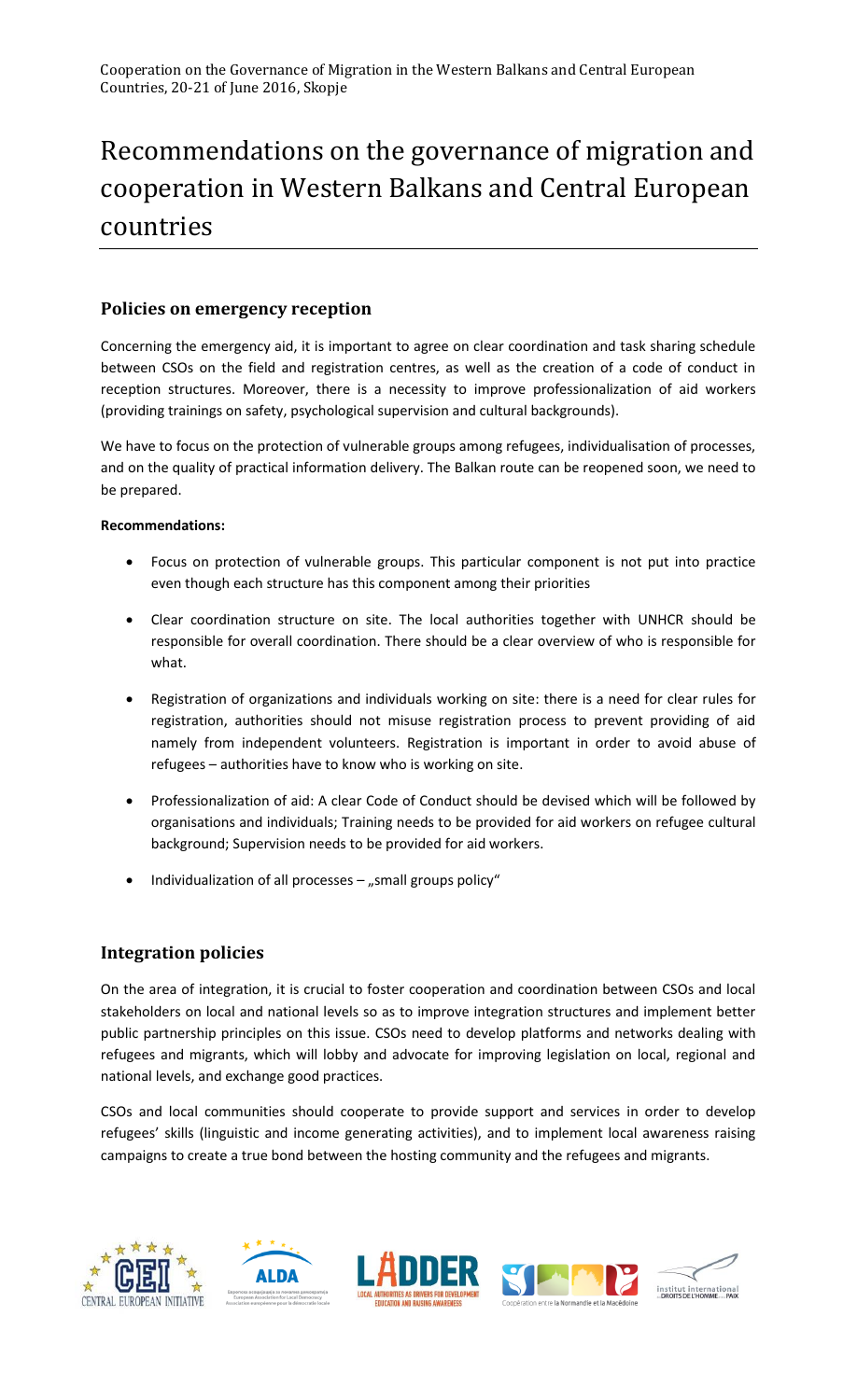Cooperation on the Governance of Migration in the Western Balkans and Central European Countries, 20-21 of June 2016, Skopje

#### **Recommendations:**

- Civil society should be ready to offer its expertize and assistance in the process of integration;
- Local stakeholders should accept the CSOs as partners in the process of integration of refugees;
- CSOs should foster exchange of best practices through the creation of a well-coordinated regional network;
- CSOs and local stakeholders should promote and encourage the involvement of the host community in integration efforts.

## **Intercultural dialogue and public perception**

Several factors impact on public perception of migrants: national and European politics, media coverage, the novel, horizontal yet unmediated social media space, just to name a few. This complexity needs to be kept in mind when confronting the public perception of migrants, and it demands a holistic approach.

Effective policies aimed at counterbalancing hate speech, intolerance and xenophobic attitudes towards migrants have to prioritize strategies directed towards that part of the public sphere which is not already sensitized. Too often indeed, initiatives aiming to promote tolerance and openness are directed towards groups, individuals and organizations that already recognize and uphold the rights of migrants. If we want to be effective in promoting a more informed and tolerant approach, we shall be able to address "the other half of the public sphere". And not only for the sake of having a genuine impact: there is an urgent need to close the gap between public opinions which are increasingly polarized by migration. Hence the question: how to reach out to people who are not already sensitized?

### **Recommendations:**

- The local level can be a starting point examples provided during the seminar have shown that grassroots initiatives at the local level (like those implemented in Slovenia, France, Poland) have a positive impact and allow to counterbalance social fear and closure;
- Multi-channel strategies, combining face-to-face activity at the local, grassroots level and widereaching communication and information campaigns through traditional media and social media;
- Novel approaches in reporting migration are needed and can effectively promote value changes. Local media have a crucial role as they still have a high penetration in local community. Along with this, "solution journalism", "explanatory journalism" and positive coverage all contribute to stimulate citizens' active engagement with solidarity and integration initiatives towards migrants;
- A compelling issue concerns the adoption of an appropriate communication style when media, local authorities and CSOs work closely with migrants. How to talk about migrants? A key element in this regard is to move beyond collective labelling, which is often the starting point for over-simplistic approaches promoting either pity or fear. It is crucial instead to place, at the centre of the discourse about migrants, the notion of recognition: recognizing each migrant subjectivity and the rights it entails; recognizing the common grounds between migrants' experiences and national citizens: especially in South East Europe, the dramatic experience of the 1990s provides valid grounds for recognition, but all across Europe there are many other instances of experiences of displacement and exploitation which constitute a common ground.